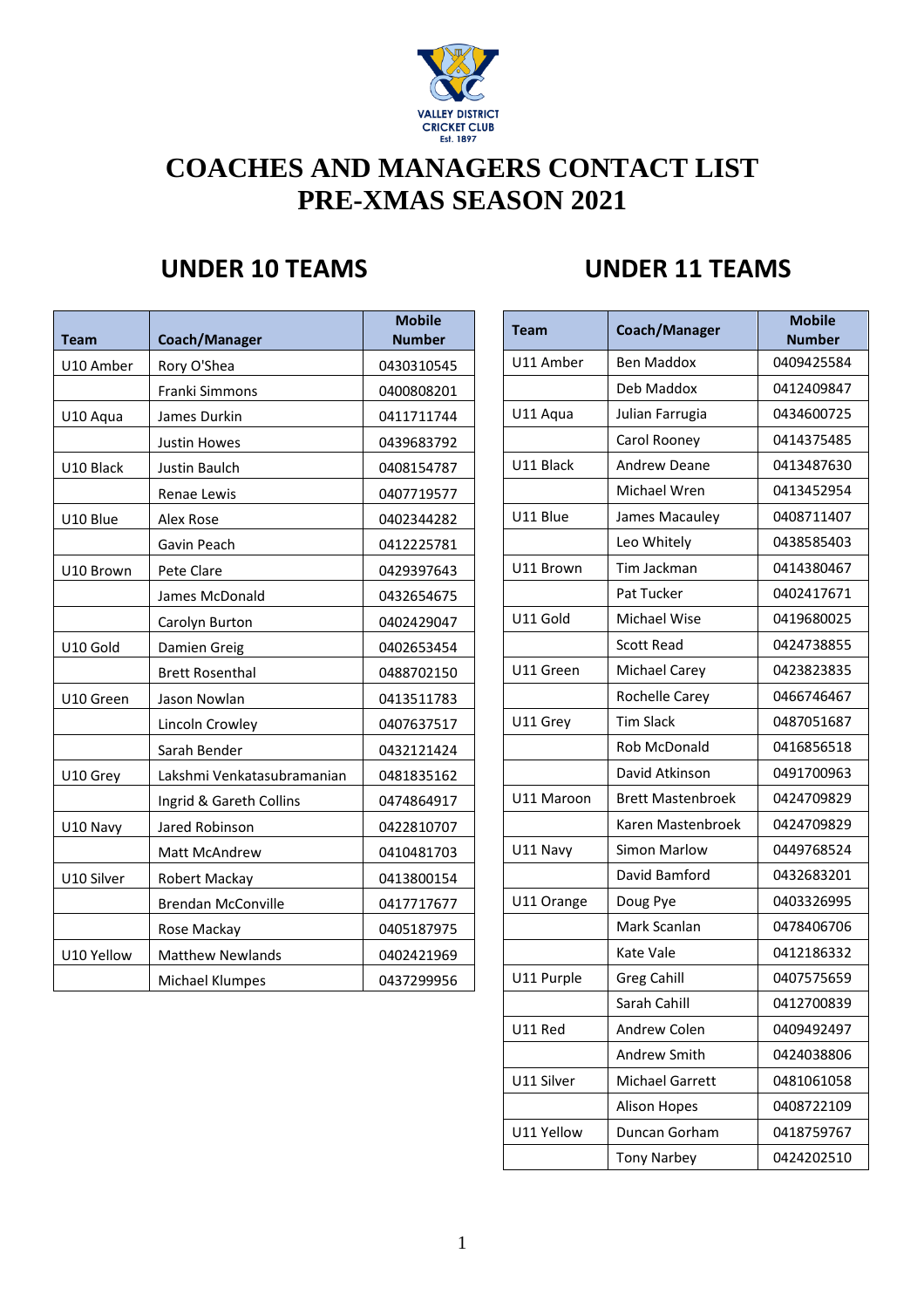

# **COACHES AND MANAGERS CONTACT LIST PRE-XMAS SEASON 2021**

| Team       | Coach/Manager          | <b>Mobile</b><br><b>Number</b> |
|------------|------------------------|--------------------------------|
| U12 Amber  | <b>Ben Whitaker</b>    | 0423366433                     |
|            | Megan Whitaker         | 0403544806                     |
| U12 Aqua   | Mick Moy               | 0439060343                     |
|            | Jane Hitchcock         | 0425257279                     |
| U12 Blue   | Shaun O'Leary          | 0407746299                     |
|            | Nick Gibson            | 0407746299                     |
|            | Julia Thurgood         | 0409480830                     |
| U12 Gold   | <b>Bill Stafford</b>   | 0438114084                     |
|            | Kirsty Clune           | 0407155447                     |
| U12 Green  | <b>Brad Shaxson</b>    | 0418279315                     |
|            | Kieren Barker          | 0402024408                     |
|            | Robert Isaac           | 0411217773                     |
|            | Martin Blaszczyk       | 0403891841                     |
| U12 Grey   | Andrew Schimke         | 0411228585                     |
|            | Matt Toon              | 0422873850                     |
| U12 Maroon | Marc Banvill           | 0448773006                     |
|            | Ryan Spain             | 0433515093                     |
| U12 Navy   | <b>Gerard Williams</b> | 0419029853                     |
|            | Tim Gordon             | 0417343033                     |
| U12 Purple | Charles O'Reilly       | 0417210701                     |
| U12 Red    | Tim Kershaw            | 0421111034                     |
|            | Paul Deem              | 0455881181                     |
| U12 Silver | Greg Sakzewski         | 0434412950                     |
|            | Eileen Lambley         | 0408738343                     |
| U12 White  | JP Bester              | 0467806753                     |
|            | Vanessa Johansen       | 0408775848                     |
| U12 Yellow | lan Bathgate           | 0417013863                     |
|            | Mike Grady             | 0400577312                     |

### **UNDER 12 TEAMS UNDER 13 TEAMS**

| <b>Team</b> | Coach/Manager          | <b>Mobile</b><br><b>Number</b> | <b>Team</b> | Coach/Manager            | <b>Mobile</b><br><b>Number</b> |
|-------------|------------------------|--------------------------------|-------------|--------------------------|--------------------------------|
| U12 Amber   | <b>Ben Whitaker</b>    | 0423366433                     | U13 Aqua    | Paul Szumowski           | 0405502151                     |
|             | Megan Whitaker         | 0403544806                     |             | <b>Danny Clements</b>    | 0414256699                     |
| U12 Aqua    | Mick Moy               | 0439060343                     | U13 Black   | Julian Page              | 0415196228                     |
|             | Jane Hitchcock         | 0425257279                     |             | Peta Spence              | 0419906706                     |
| U12 Blue    | Shaun O'Leary          | 0407746299                     | U13 Blue    | <b>Steve Wessling</b>    | 0403023996                     |
|             | Nick Gibson            | 0407746299                     |             | Nicola O'Ryan            | 0400785569                     |
|             | Julia Thurgood         | 0409480830                     | U13 Gold    | Bryan Petersen           | 0452230875                     |
| U12 Gold    | <b>Bill Stafford</b>   | 0438114084                     |             | LukeNothdurft            | 0417859462                     |
|             | <b>Kirsty Clune</b>    | 0407155447                     | U13 Green   | Chris Meade              | 0439037017                     |
| U12 Green   | <b>Brad Shaxson</b>    | 0418279315                     |             | Jason Karoly             | 0418378312                     |
|             | Kieren Barker          | 0402024408                     | U13 Grey    | <b>Steele Tallon</b>     | 0403346092                     |
|             | Robert Isaac           | 0411217773                     |             | Roger Cook               | 0402388618                     |
|             | Martin Blaszczyk       | 0403891841                     | U13 Maroon  | Jonathan Levy            | 0408987559                     |
| U12 Grey    | Andrew Schimke         | 0411228585                     |             | <b>Darshit Thaker</b>    | 0402064156                     |
|             | Matt Toon              | 0422873850                     | U13 Navy    | Scott Hooper             | 0400116057                     |
| U12 Maroon  | Marc Banvill           | 0448773006                     |             | Darryl Vaughan           | 0413430900                     |
|             | Ryan Spain             | 0433515093                     | U13 Orange  | Rob Macfarlane           | 0417364678                     |
| U12 Navy    | <b>Gerard Williams</b> | 0419029853                     |             | Caroline O'Connor        | 0412866722                     |
|             | Tim Gordon             | 0417343033                     | U13 Purple  | Colin Cavanagh           | 0438185151                     |
| U12 Purple  | Charles O'Reilly       | 0417210701                     |             | Joel Hockey              | 0416516554                     |
| U12 Red     | Tim Kershaw            | 0421111034                     | U13 Red     | Andrew Carlson           | 0408989088                     |
|             | Paul Deem              | 0455881181                     |             | <b>Belinda McCormack</b> | 0408068360                     |
| U12 Silver  | Greg Sakzewski         | 0434412950                     | U13 Silver  | Jeremy Bird              | 0412823211                     |
|             | Eileen Lambley         | 0408738343                     |             | Samantha Barrett         | 0417860664                     |
| U12 White   | JP Bester              | 0467806753                     | U13 White   | Mohit Wadhwani           | 0401339830                     |
|             | Vanessa Johansen       | 0408775848                     |             | Charutta Wadhwani        | 0413629029                     |